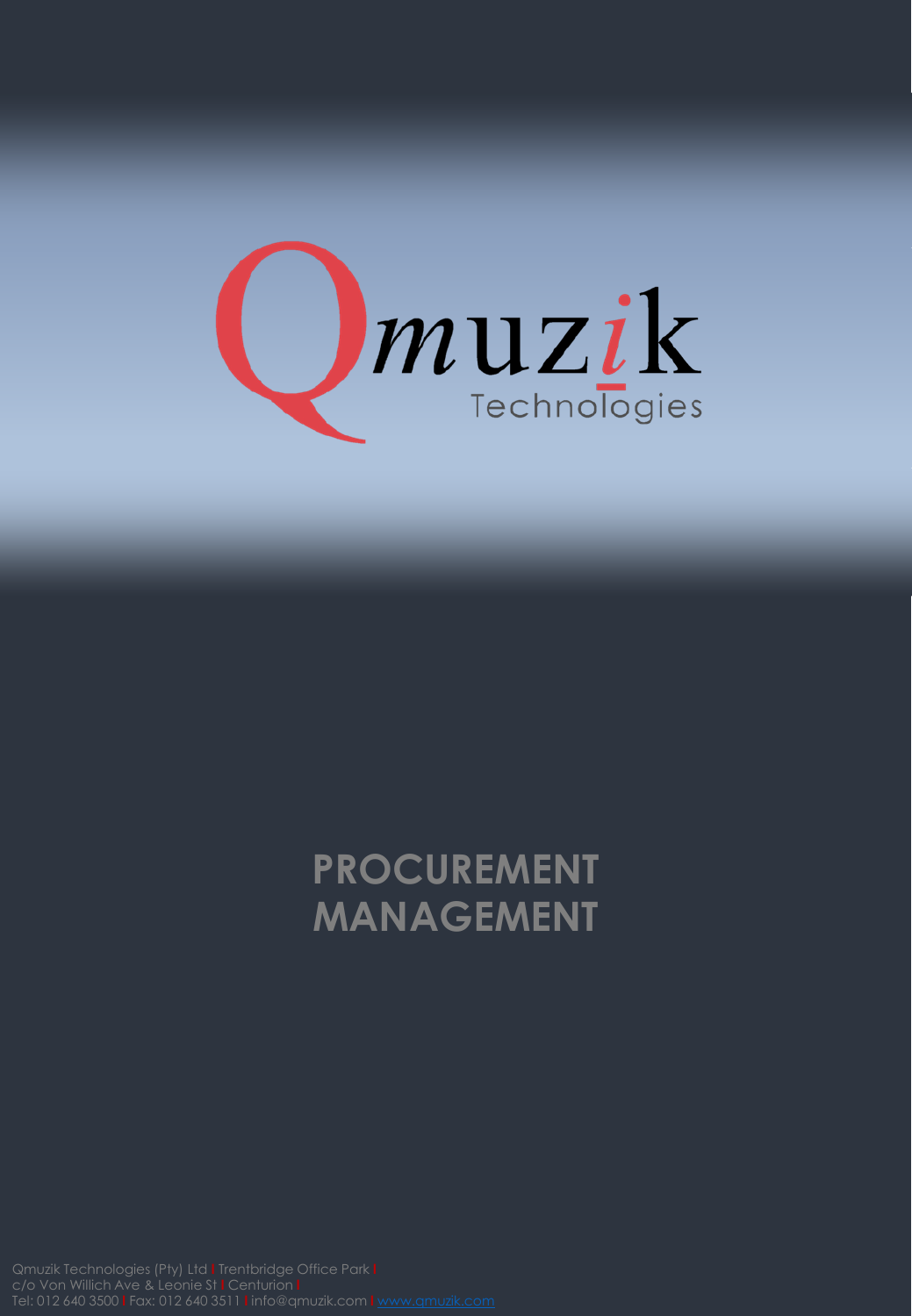

solution designed to meet the needs of a broad range of enterprises. Through flexible, embedded workflow and tight integration with other Qmuzik modules, Qmuzik procurement management ensures timely availability of critical materials and reduces material acquisition and carrying costs.

Qmuzik Procurement allows for a wide variety of Purchasing activities, which includes the procurement of both stockedand non-stocked items for production and maintenance, service agreements, capital goods and pure expense items such as administrative- or shop floor supplies.

In addition to the purchasing of new stock, comprehensive provision is made for subcontracting, reworks, modifications and repair of both your own stock and stock of your customers. User-defined business rules regarding inventory goals, pricing, settlement terms, quality assurance and contract requirements are constantly exposed and enforced and the workflow rules of Qmuzik.

Procurement Management allows purchasing and receiving personnel to perform their tasks by applying a single, consistent user interface for data entry and for the management of purchasing activities.

In cases where a single job or project requires a combination of materials and services, Qmuzik Procurement Management can easily consolidate all types of procurement requirements on a single purchase order, even if materials and services are to be provided to various company locations and projects.

Supplier catalogues, business- and QA documentation, shipment documents and scalable business tactics are all applied in the business process.

Excellent functionality is provided for items with special attributes (e.g. serialized, lot controlled, limited shelf life, hazardous or controlled defence) and the system will enforce entry of the data accordingly and enforce approved permits or storage licenses as and where applicable.

Procurement can be performed in multiple alternate units of measure and currencies with multiple delivery addresses per order and the system fully caters for order splitting between suppliers as per preference ratios and can also selectively auto-release orders to suppliers.

These processes seamlessly interact with Project- and Sales contract tactics and rules, Contract-specific engineering and manufacturing baselines, Project management budget and date constraints and expense authorisation and tracking.

A number of standard workbenches are provided to perform real-time analysis of procurement status. This includes analysis of supply chain activities, rescheduling or excess requirements, inventory, contract related quality activities, engineering change orders, concessions and deviations and account payables.